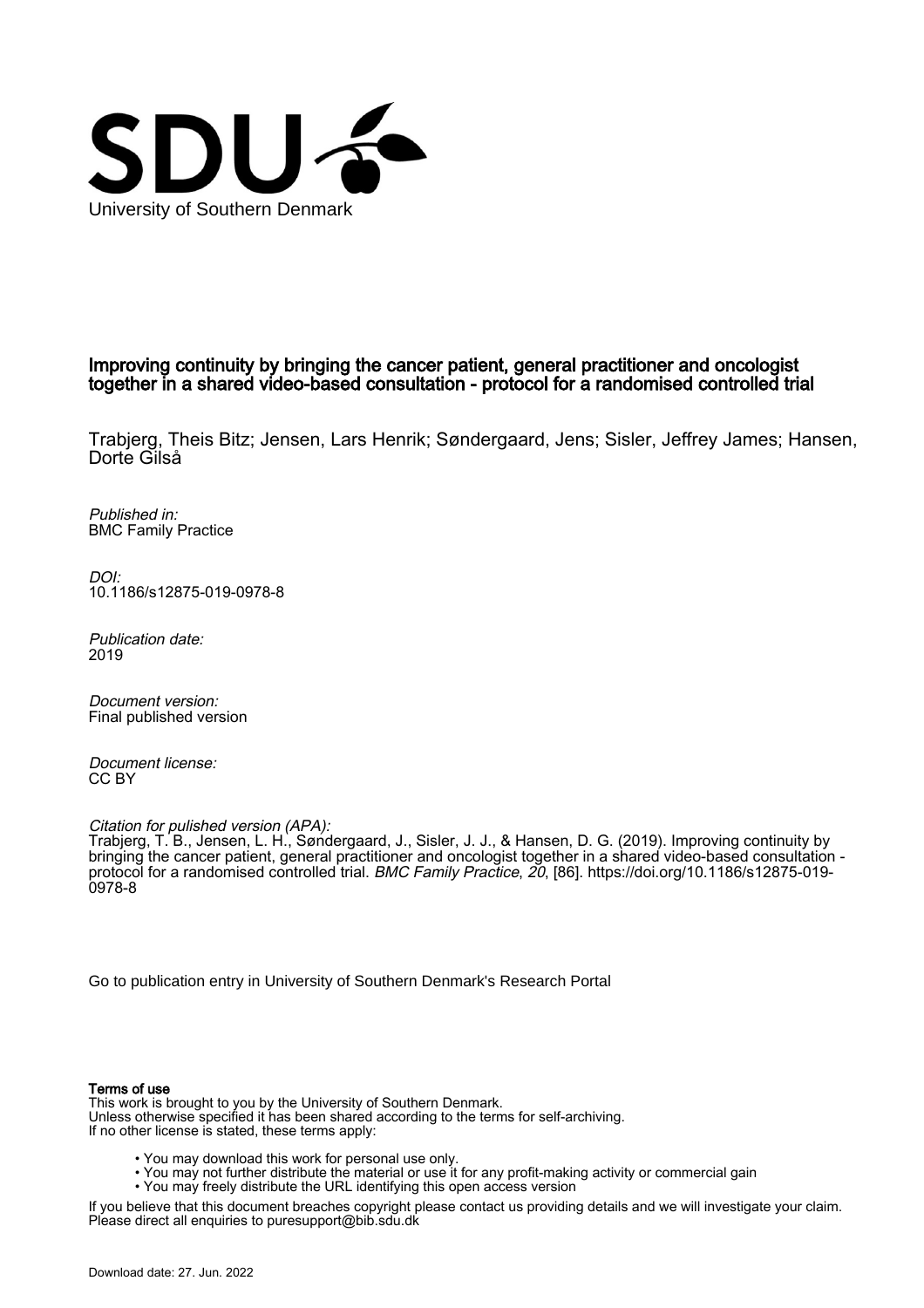# **STUDY PROTOCOL CONSUMING THE RESERVE ACCESS**

# Improving continuity by bringing the cancer patient, general practitioner and oncologist together in a shared videobased consultation – protocol for a

randomised controlled trial

Theis Bitz Trabjerg<sup>1\*</sup>�[,](http://orcid.org/0000-0002-7632-8227) Lars Henrik Jensen<sup>2,4</sup>, Jens Søndergaard<sup>1</sup>, Jeffrey James Sisler<sup>3</sup> and Dorte Gilså Hansen<sup>1</sup>

# Abstract

Background: Strengthening the coordination, continuity and intersectoral cooperation for cancer patients' during cancer treatment is being underlined by international guidelines and research. General practitioners have assumed a growing role in the cancer patient disease trajectory because of their roles as coordinators and the consistent health provider. However, general practitioners are challenged in providing support for cancer patients both during treatment and in the survivorship phase. General practitioners reported barriers are lack of timely and relevant communication from the oncologist and limited knowledge to guidelines, as well as lack of trust from patients. Therefore, the current study will examine whether a shared video-based consultation between the cancer patient, general practitioner and oncologist can ease general' challenges and thereby enhance the patient-centeredness for the cancer patients and their perception of intersectoral cooperation and continuity.

Methods: The study is designed as a pragmatic randomised controlled trial for patients starting chemotherapy at the Department of Oncology, Lillebaelt Hospital, Denmark who are listed with a general practitioner in the Region of Southern Denmark. We intend to include 278 adults diagnosed with colorectal, breast, lung, gynecologic or prostate cancer. The intervention group will receive the "Partnership intervention" which consists of one or more video-consultations between the cancer patient, general practitioner and oncologist. The consultations are estimated to last between 10 and 20 min. The specific aims of the consultation are, summary of the patient trajectory, sharing of knowledge regarding comorbidity, psychosocial resources and needs, physical well-being, medicine, anxiety and depression symptoms, spouses, workability and late complication and side-effects to the cancer treatment.

Discussion: Video-based consultation that brings the cancer patient, the general practitioner and the oncologist together in the early phase of treatment may facilitate a sense of partnership that is powerful enough to improve the patient's perception of intersectoral cooperation, continuity of cancer care and health-related quality of life.

Trial registration: [ClincialTrials.gov](http://www.clincialtrials.gov) Identifier: [NCT02716168](https://clinicaltrials.gov/ct2/show/NCT02716168). Date of registration: 03.03.2016.

Keywords: Cancer, General practice, Video-consultation, Randomised controlled trial, Patient-centeredness

\* Correspondence: [ttrabjerg@health.sdu.dk](mailto:ttrabjerg@health.sdu.dk) <sup>1</sup>

<sup>1</sup>National Research Center of Cancer Rehabilitation, Research Unit of General Practice, University of Southern Denmark, J.B. Winsloews Vej 9A, 5000 Odense C, Denmark

Full list of author information is available at the end of the article



© The Author(s). 2019 **Open Access** This article is distributed under the terms of the Creative Commons Attribution 4.0 International License [\(http://creativecommons.org/licenses/by/4.0/](http://creativecommons.org/licenses/by/4.0/)), which permits unrestricted use, distribution, and reproduction in any medium, provided you give appropriate credit to the original author(s) and the source, provide a link to the Creative Commons license, and indicate if changes were made. The Creative Commons Public Domain Dedication waiver [\(http://creativecommons.org/publicdomain/zero/1.0/](http://creativecommons.org/publicdomain/zero/1.0/)) applies to the data made available in this article, unless otherwise stated.



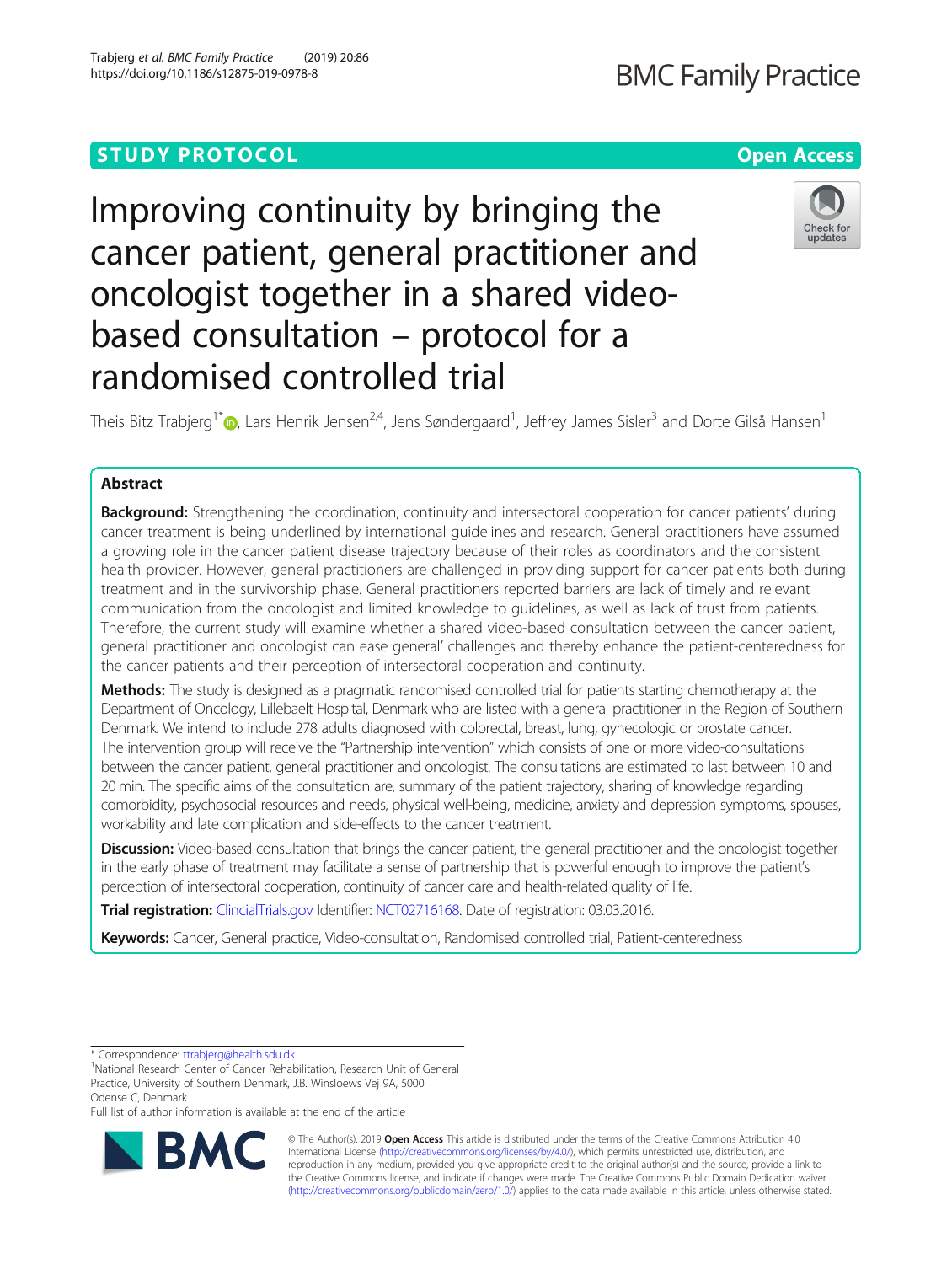#### Background

With the current rates of new cancer cases and the increase in survival among cancer patients [\[1](#page-9-0)], there is a need to improve the lives of cancer patients. International guidelines have underlined the importance of strengthening the coordination and continuity of care during and following cancer treatment. Each cancer patient should be involved in decision-making [[2](#page-9-0), [3\]](#page-9-0) and informed about which healthcare providers are taking care of their individual needs [\[4\]](#page-9-0).

When receiving a cancer diagnosis, patients are often faced with psychological distress and loss of control [[5](#page-9-0)]. They can be overwhelmed by the diagnostic process, difficult treatment decisions, ensuring treatment and side effects [[5\]](#page-9-0). Understanding the detailed information is challenging [\[6\]](#page-9-0), and patients' might have difficulties even identifying which care provider is supposed to help with a specific problem [[4](#page-9-0), [7](#page-9-0)]. Studies have shown that patients who feel poorly informed may feel more vulnerable [[8](#page-9-0)]. Therefore, new organisational strategies are needed.

Interventions focusing on gaps in continuity of cancer care are expected to have an impact on the quality of care [[9\]](#page-9-0). Furthermore, improved continuity of care may be associated with lower health care needs [\[9](#page-9-0)]. Several studies have underlined gaps in continuity of care like a Canadian survey of patients who have colorectal cancer. More than 50% of the patients did not feel they had been fully informed about resources, support and educational materials to help consolidate continuity of care [\[4\]](#page-9-0).

General practitioners (GPs) are assuming a growing role as coordinators of the cancer patients' disease trajectory to enhance continuity [\[10](#page-9-0)]. However, GPs are challenged in providing support for cancer patients both during treatment and in the survivorship phase. Reported barriers include a lack of timely and specific communication from the oncologist, lack of trust from patients and limited knowledge to guidelines [\[11\]](#page-9-0).

Within the Danish healthcare setting, trials have aimed to improve shared decision-making and continuity of cancer care across healthcare sectors during cancer treatment [[12](#page-9-0)–[14\]](#page-9-0). Despite rigorous designs and adequate statistical power, these studies did not identify statistically significant differences in the intervention groups.

Face-to-face communication is important for patient satisfaction and their comprehension of the information received. Furthermore, studies have shown that seeing each other is essential for the relationship [[15](#page-9-0)–[17](#page-9-0)]. Therefore, we hypothesised that bringing the GP and oncologist face-to-face in a shared video-consultation with the cancer patient might address some of the problematic issues for the patient, and enhance their perception of continuity of care. Due to geographical reasons and time constraints, a joint consultation between patient, GP and oncologist is not feasible as part of routine cancer care. Video-based communication may be an alternative solution  $[17–22]$  $[17–22]$  $[17–22]$ . Studies from the cancer setting have shown that patients can experience effective communication and relationship with their doctor through technology-based consultation [[17\]](#page-9-0).

The study is designed as a pragmatic randomised controlled trial (RCT) [[23,](#page-10-0) [24\]](#page-10-0) allocated to an intervention and a control group in a 1:1 ratio. The GPs and oncologists may have patients in both groups.

We hypothesise that bringing the oncologist and GP together with the patient in a single shared video-based consultation in the early months of treatment, in comparison with usual care, will 1) increase the cancer patients' perception of intersectoral cooperation (primary outcome) and 2) increase their perceptions of continuity of cancer care, distress and health-related quality of life (secondary outcomes).

#### Methods

This study is designed and reported according to the Medical Research Council guidance on complex interventions [[25](#page-10-0), [26](#page-10-0)] and the SPIRIT-PRO guideline [\[27\]](#page-10-0). The SPIRIT-PRO-Checklist can be found under additional file [1](#page-8-0).

#### Methods: participants, interventions and outcomes Study setting

The study will be performed in cooperation between the Department of Oncology, Lillebaelt Hospital, Denmark and general practices in the Region of Southern Denmark. Annually, around 1.300 patients are referred for chemotherapy at this department. The department endeavours to ensure that patients see the same "most responsible physician" at each visit to ensure greater continuity and a better outcome for patients [[24\]](#page-10-0).

The hospital's catchment area includes about 300.000– 750.000 citizens depending on the cancer diagnosis and 500 general practitioners working in approximately 300 general practices medical centres comprised of 1–8 physicians. In Denmark, all citizens are eligible for free medical service at public hospitals and in the primary care sector. The GPs are gate-keepers to the more specialised health care services, and more than 98% of the population is enrolled in a specific general practice clinic [[28\]](#page-10-0).

#### Eligibility criteria

All newly diagnosed cancer patients 18 years of age and older are eligible if receiving treatment with chemotherapy for the first time at the Department of Oncology, Lillebaelt Hospital, Denmark for any cancer diagnosis. Participants must have an expected survival time of more than 7 months as assessed by an oncologist, and be able to speak and read Danish.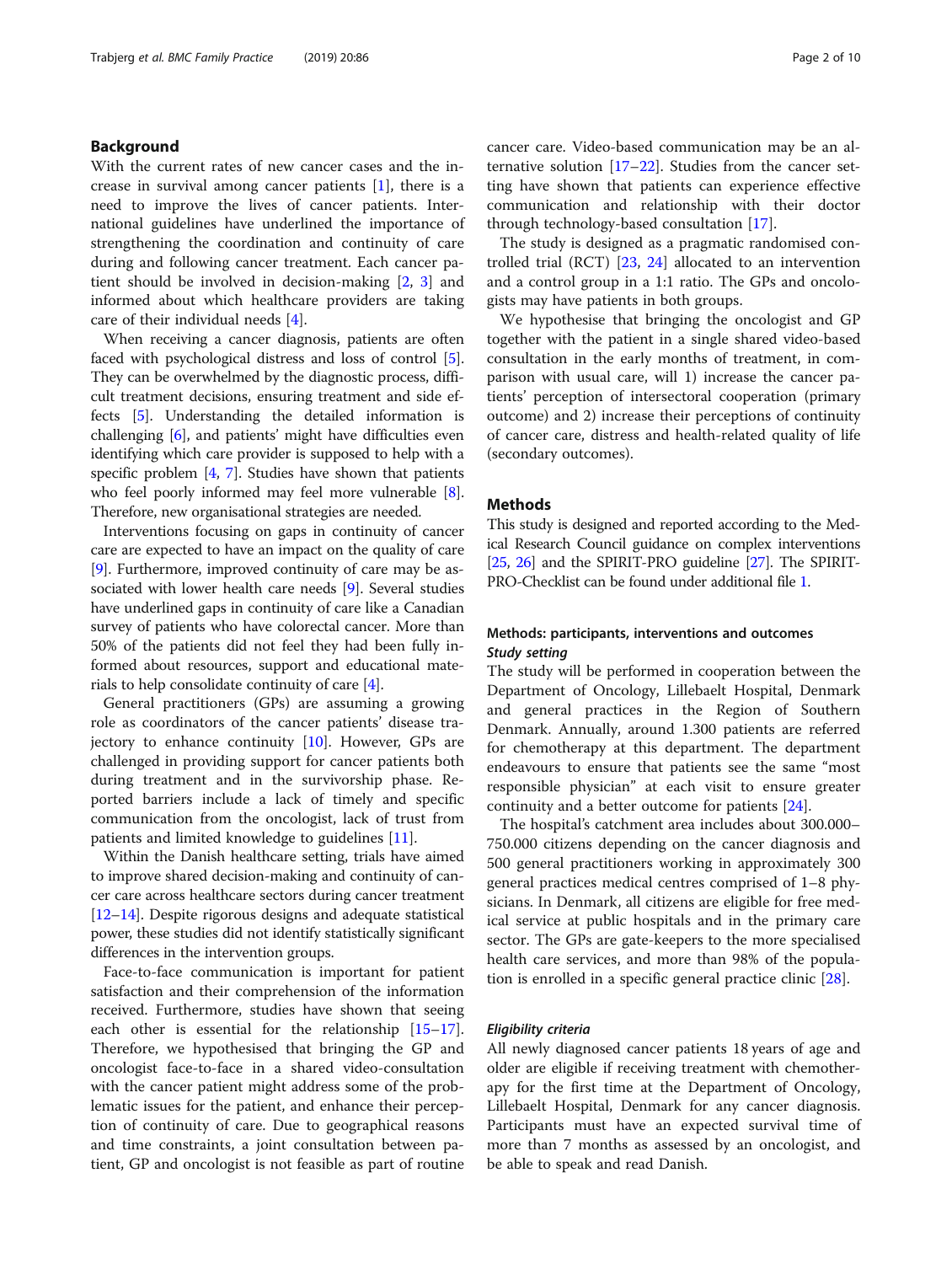#### Technical issues

Video-based consultations require easy-to-use, high quality, reliable, safe and legal communication equipment. We chose the Cisco®, TANDBERG™ E20 screen system already in use at the hospital for interpreting services and by roughly 30% of the GPs in the study area. Participating GPs with patients in the intervention group will be offered a free set up and support by the Health innovation Centre of Southern Denmark.

#### Intervention

Control group The control group receives 'usual care' regarding the exchange of information between the Department of Oncology and primary care. 'Usual care' includes an electronic summary letter to the GP after each visit to the Department of Oncology. In case of questions, the GPs can always telephone the hospital and vice versa. Furthermore, patients' can freely contact their GP or a specific coordinator at the Department of Oncology.

Intervention group In addition to 'usual care', patients in the intervention group will receive 'the partnership intervention,' which brings the cancer patient, general practitioner and oncologist together in a shared videoconsultation. The consultation is expected to last 10 to 20 min and is chaired by the oncologist. The consultation is planned as early as possible and within 12 weeks from the time of inclusion. More consultations can be planned within 6 months if the GP, oncologist or patient request.

Patients' are allowed to sit in the office of either the oncologist or the GP. The oncologist and the GP receive specific information about the aim of the consultation including a list of relevant subjects based on the literature and pilot testing (see Table 1). The oncologist makes a summary of the consultation into the hospital electronic patient record and sends it to the GP. The summary is available for the patient at Sundhed.dk, an online portal where patients in Denmark can read their entire medical record from secondary care.

#### Outcomes and instruments/scales

Primary outcome with a description of the scale The primary study outcome is the single item "global assessment of inter-sectorial cooperation," which is part of the Danish questionnaire "Patients' attitude to the health care service" [[13\]](#page-9-0) measured 7 months after the enrolment of the patient (additional file [2\)](#page-8-0). This 26-item questionnaire was based on the English questionnaire *"The patient career diary"* [[29](#page-10-0)]. The Danish adaptation was based on interviews with Danish cancer patients and caregivers [[30](#page-10-0)] and the questionnaire template of the English version [[29\]](#page-10-0).

#### Table 1 Possible topics for the video-consultation

- A Short summary of the patient trajectory
- Sharing of knowledge regarding comorbidity
- Psychosocial resources and needs
- Agreements on who should take care of what and when in the future
- Physical well-being
- Medicine
- Anxiety and depression symptoms
- Spouses
- Workability
- Late complication and side effects to the treatment

#### • Other

Besides our primary outcome, this questionnaire also includes two other single items and five index scales, seeking to address the patient's attitude towards the cooperation in the health care system. All items have a recall period of 3 months and are answered on a five-point Likert scale from strongly agree (1) to strongly disagree (5). According to the scoring manual, all index scales and items are linearly transformed to values 0 to 100 with higher numbers meaning higher disagreement levels [\[31\]](#page-10-0).

Secondary outcomes - patients Secondary outcomes address patient perceptions of health-related quality of life, cancer care coordination, illness intrusiveness, satisfaction with information, and depressive and anxiety symptoms.

1) Health-related quality of life assessed by the 30 item European Organization for Research and Treatment Quality of Life Questionnaire C-30 version 3.0 (EORTC QLQ C-30, 32]. It has a recall period of 2 weeks, for patients with various types of cancer [\[32](#page-10-0)]. Each item is scored from one to four according to 'not at all' (1) to 'very much' (4), except for the global health status that is scored very poor (1) to excellent (7). Mean scores are linearly transformed to 0–100 scores. High scores represent healthy functioning in the functioning scales and global health status, but a high level of problems for symptom scales and single symptom items.

2) The Australian Cancer Care Coordination Questionnaire (CCCQ) assesses the patient perception of the coordination of cancer care with a recall period of 3 months [\[33\]](#page-10-0). Based on 22 items, the CCCQ includes a total score (item 1–20, ranging 20–100), two single items (ranging 1–10) and two subscales covering communication (item 1–13) and navigation (item 14–20) ranging 13–65 and 7–35, respectively. Answers are given on five-point Likert scales from never (1) to always (5) except the global items using a ten-point Likert scales from very poor (1) to very good (10).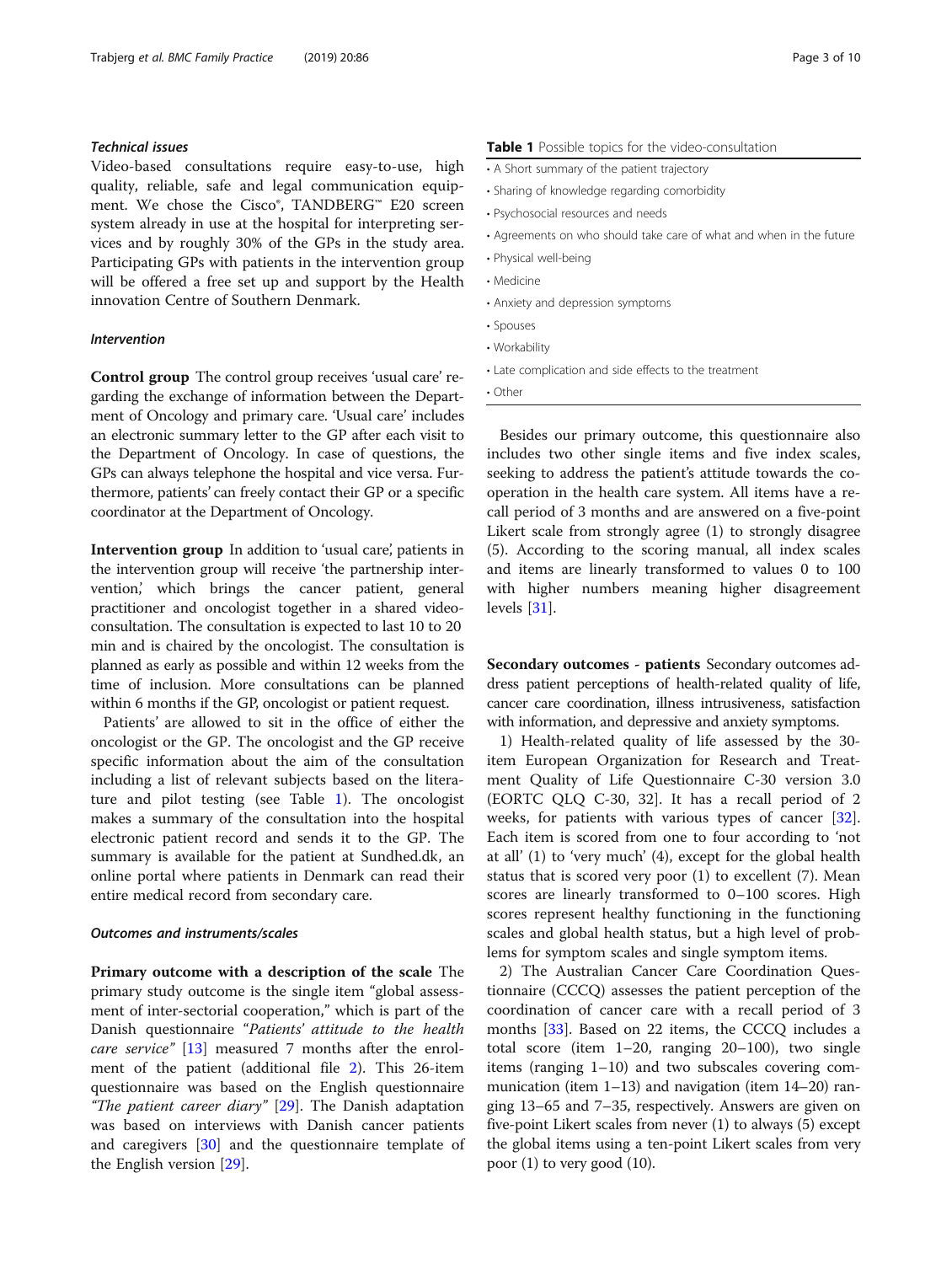3) The Illness Intrusiveness Rating Scale (IIRS) has 13 items assessing the extent to which illness or its treatment interfere with different aspects of life [[4](#page-9-0), [34](#page-10-0)]. The questionnaire does not have a defined recall period. Answers are given on a seven-point Likert scale ranging from 1 (not very much) to 7 (very much). For data analyses, a total score ranging from 13 to 91 is generated by addition of all 13 items. In addition to the total score, three subscales scores can be calculated. They range from one to seven represented by subscale means. A higher score indicates increased illness intrusiveness.

4) EORTC Information Questionnaire 25 (EORTC INFO 25) [[35\]](#page-10-0) has 25 items that cover several aspects of patient satisfaction with the information provided during cancer treatment. No specific recall period is described. It includes a total score, four sub-scales and four single dichotomous items (yes or no). Beyond, the single items answers are given on a four-point Likert scale from not at all (1) to very much (4). According to the manual, all scores are linearly transformed to a 0–100 scale [[35](#page-10-0)].

5) The Patient Health Questionnaire (PHQ-9) is designed for screening of depression in non-psychiatric settings based on nine items answered on a four-point Likert scale [[36\]](#page-10-0). The recall period is 2 weeks, and the sum score ranges from 0 (no depressive symptoms) to 27 (all symptoms occur daily). Values above ten should alert physicians of a significant depression requiring active intervention (sensitivity of 80% and a specificity of 92% for DSM-IV major depression [\[37\]](#page-10-0)). Additionally, we use The Generalised Anxiety Disorder seven scale (GAD-7, [\[38\]](#page-10-0)) to assess anxiety symptoms based on seven items and the same two weeks recall period and same four-point Likert scale as described for the PHQ-9. The GAD-7 can be used as a screening tool with a sum score ranging from 0 to 21. A score of ten or higher should alert physicians' of a generalised anxiety disorder.

Secondary outcomes - GPs All GPs in the control group and GPs in the intervention group will receive a questionnaire 4 months after the enrolment of the patient. They are asked to assess their satisfaction with own contribution to patient health care including treatment of comorbidities, the relevance of patient visits in general practice, the experience of overall coordination of treatment, as well as communication and cooperation with the oncological department. Given the lack of standardised scales to assess GP perceptions, we devised ad hoc questions.

Other variables Information on healthcare-seeking in general practice and the department of oncology (contact form, date and purpose of visit, number of admission to hospital and number of days hospitalised) will be retrieved from electronic patient files for an economic evaluation.

Beside, the baseline questionnaire completed by patients will include demographic and clinical information about age, cancer type, cancer recurrence status, previous surgery, treatment, occupation, workability, education and family relationship including children and if they are living at home.

Translation of questionnaires For this study, the CCCQ and the IIRS were translated from English to Danish based on the guidelines for the process of crosscultural adaptation of self-report measures proposed by Beaton et al. [\[39](#page-10-0)]. The translation procedures were summarised in separate reports using the report template proposed by Beaton et al. [[39\]](#page-10-0).

#### Participant timeline for patient-reported outcomes

Participants will receive a questionnaire at baseline and four and seven months after inclusion (Table [2](#page-5-0)). Demographic information will be asked only at baseline. Otherwise, the questionnaires will contain the same scales and items presented in the same way. Generally, chemotherapy lasts six-seven months. The follow-up times at four and seven months should allow assessment, twice after the intervention, one in the middle of the treatment and one at or near the end of treatment, in most cases.

In addition to the between-group analysis, patients, GPs and oncologists in the intervention group will be asked to complete a short questionnaire after the video-based consultation, covering their experiences of the consultation. These will not be described in further detail in this paper.

#### Sample size

We based our sample size assumptions on knowledge from a Danish intervention study of cancer patients where our primary outcome was used [[13](#page-9-0)]. This study estimated mean values of 56.6 and 69.6 for the control and the intervention group, respectively, and a common standard deviation of 27. Based on these estimates and a clinically relevant difference of 20% between the groups, we calculated a sample size of 194  $(2 \times 97)$  participants, with a 0.05 two-sided significance level and a 10% risk of type II error, i.e. a power of 90%. However, as we expect dropout of 30%, our target is to recruit 278 patients.

#### Recruitment strategies for achieving adequate patient enrolment

Timely recruitment of patients will require strong support and managerial endorsement in the hospital department. Furthermore, diligent oversight by project personnel will be crucial to keep track of the many logistical steps, stakeholders, general practices, cancer teams, patients and technical solutions at play in this study. To achieve patient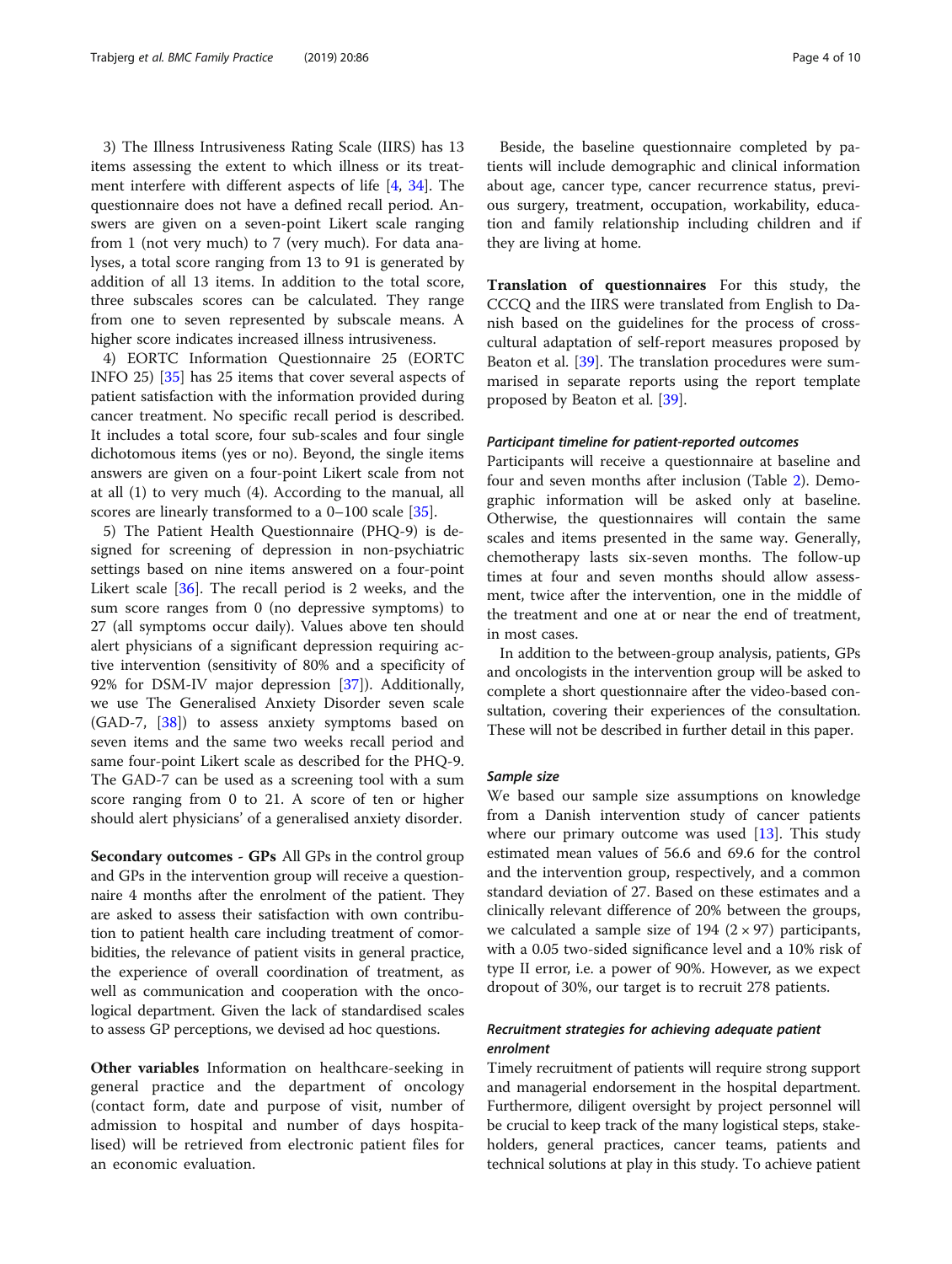#### <span id="page-5-0"></span>Table 2 Enrolment, interventions, and assessments schedule

|                                                | Enrolment | <b>STUDY PERIOD</b> |   |   |                 |          |                                                                                                  |          |
|------------------------------------------------|-----------|---------------------|---|---|-----------------|----------|--------------------------------------------------------------------------------------------------|----------|
|                                                |           | Allocation          |   |   | Post-allocation |          |                                                                                                  |          |
| <b>TIMEPOINT</b>                               | $-t_1$    | $\mathbf 0$         |   |   |                 |          | $t_1$ $t_2$ <sup>*</sup> $t_3 = 3-12$ weeks $t_4 = 4$ months $t_5 = 4-6$ months $t_6 = 7$ months |          |
| <b>ENROLMENT:</b>                              |           |                     |   |   |                 |          |                                                                                                  |          |
| Eligibility screen                             | X         |                     |   |   |                 |          |                                                                                                  |          |
| Informed consent                               | X         |                     |   |   |                 |          |                                                                                                  |          |
| Contact to general practice intervention group | $\times$  |                     | X |   |                 |          |                                                                                                  |          |
| If necessary IT install at general practice    |           |                     |   | Χ |                 |          |                                                                                                  |          |
| Allocation                                     |           | X                   |   |   |                 |          |                                                                                                  |          |
| <b>INTERVENTIONS:</b>                          |           |                     |   |   |                 |          |                                                                                                  |          |
| Partnership Video Consultation Intervention    |           |                     |   |   | Χ               |          | $(X)$ **                                                                                         |          |
| Control Group                                  |           |                     |   |   |                 |          |                                                                                                  |          |
| GP Video Consultation Intervention             |           |                     |   |   | X               |          |                                                                                                  |          |
| ASSESSMENTS:                                   |           |                     |   |   |                 |          |                                                                                                  |          |
| Baseline variables patients                    | Χ         |                     |   |   |                 |          |                                                                                                  |          |
| Patient intervention group                     |           |                     |   |   | $X$ ***         | $\times$ | $(X)$ ***                                                                                        | $\times$ |
| Patient control group                          |           |                     |   |   |                 | $\times$ |                                                                                                  | X        |
| GP intervention group                          |           |                     |   |   | $X***$          | $\times$ | $(X)$ ****                                                                                       |          |
| GP control Group                               |           |                     |   |   |                 | Χ        |                                                                                                  |          |
| Oncologist                                     |           |                     |   |   | $X$ *****       |          | $(X)$ *****                                                                                      |          |

\*Shortly after inclusion of the patient the GP in the intervention group is contacted to give their consent. \*\* The possibility for additionally video consultation if one of the involved parts request it. \*\*\*Patient in the intervention group evaluate the video consultation using PROMs. \*\*\*\* GPs in the intervention group evaluate the video consultation using ad hoc questions. \*\*\*\*\* Oncologist in the intervention group evaluate the video consultation using ad hoc question

enrolment as planned, one project nurse will head a small team of research nurses responsible for the practical issues around the enrolment of patients.

#### Feasibility

The study was tested in a pilot study before study start to help implement this pragmatic randomised controlled trial in routine clinical practices. The pilot study examined previously identified key uncertainties to support the refinement of the study design [[26](#page-10-0)]. The primary foci of our pilot study performed in January to April 2016 were: 1) assessment of the willingness of patients and GPs to participate 2) patient and GP perspectives on the oral and written study invitation (readability, usefulness and emotional strain), 3) time required by patients to complete various aspects of the study including invitation, baseline questionnaire, and the video-based consultation, 4) administrative, logistical and technical procedures for inclusion of patients, invitation of GPs, and scheduling and delivery of the common video-based consultation, 5) users' perspectives on acceptability of a video-based consultation, including patients', GPs' and oncologists' perspectives, and 6) usefulness of the consultation guideline. We learned a lot from the pilot phase and changed the study procedures and design in accordance [\[26\]](#page-10-0).

Fidelity of the intervention is another crucial step in ensuring the validity of our outcomes. Engagement and training of GPs and oncologists for patients allocated to the intervention group are therefore crucial. Since we anticipate that it may be challenging to contact GPs, we will assign one project nurse to these tasks. She will be engaged at the Research Unit of General Practice, Odense and will work in close collaboration with the project manager (TBT) and the team of nurses at the department.

#### Methods: assignment of intervention Allocation (Fig. [1](#page-6-0))

Participants will be recruited at the Department of Oncology, Lillebaelt Hospital. Firstly, eligibility will be verified in the electronic patient record. Clinic nurses will then ensure that patients are informed and invited to participate at their next appointment.

After completion of the written informed consent and baseline questionnaire, the clinical nurses responsible for obtaining consent contacts the project nurse responsible for allocation by telephone. She will identify the allocation code in  $RedCap^{\circ}$  [[40\]](#page-10-0) and inform the patient.

We will use block-randomisation with different block sizes and sequences to assure the best possible balance between groups. Only the  $RedCap^{\circ}$  [[40](#page-10-0)] data manager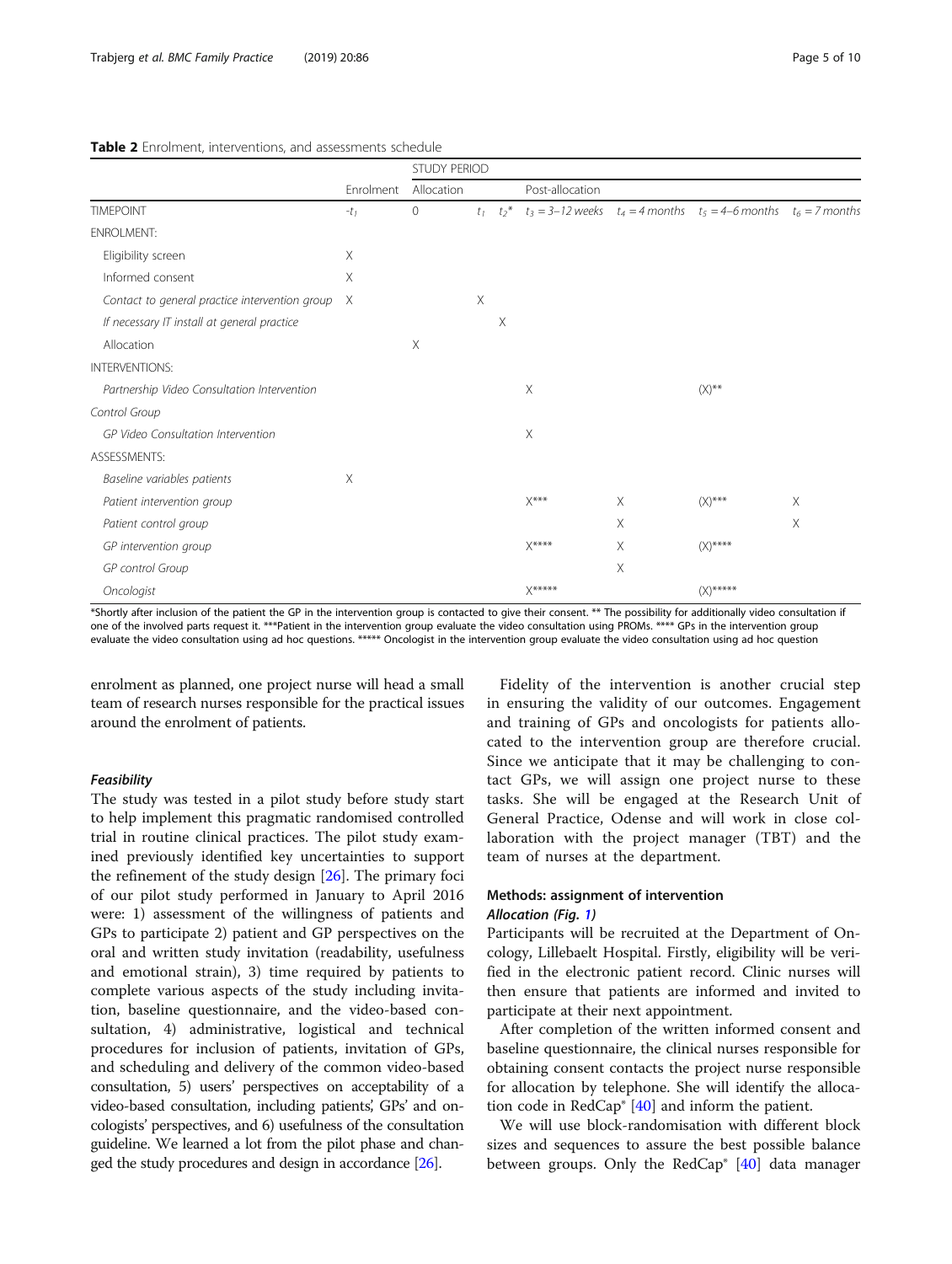<span id="page-6-0"></span>

from the collaboration partner Odense Patient Data Explorative Network, Department of Clinical Research, University of Southern Denmark and Odense University Hospital (OPEN) will know the block sizes and sequences. No strong evidence regarding relevant stratification factors for the primary outcome is available. Thus, the randomisation will not be stratified. However, the influence of age, gender, education and cancer type will be investigated in exploratory analyses.

GPs will be invited when one of their patients is enrolled in the project. GPs are themselves not allocated and may, therefore, be enrolled several times and to both groups. In case the patient is in the intervention group, the GP is contacted immediately after enrolment, whereas the GP in the control group is first contacted after four months.

#### Blinding

For obvious reasons, patients, GPs nor oncologists in the intervention group are blinded to the patient's allocation status. Unless told by the patient, GPs in the control group are blinded until they receive the four-month questionnaire. Until the end of the analyses, researchers

will be blinded to allocation, except for the project manager (TBT).

# Methods: data collection, management and analysis Plan for assessment and collection of outcomes (Table [2](#page-5-0))

Patients will fill in a paper-based baseline questionnaire before randomisation, and electronic follow-up questionnaires will be sent to them at the email address obtained at enrolment. For GPs in the intervention group, questionnaires are collected electronically, while GPs in the control group are sent paper-based questionnaires with a return, stamped envelope.

All electronic questionnaires will be managed using the software program RedCap® [[40\]](#page-10-0), which is capable of automatically emailing secured links with questionnaires and retrieving answers online. In all cases, patients and GPs can ask for a paper-based version including a prepaid return envelope.

#### Patient burden

Based on piloting we know that the questionnaire is acceptable to patients concerning readability, time to complete, and emotional strain. Completion for patients may take up to 1 hour.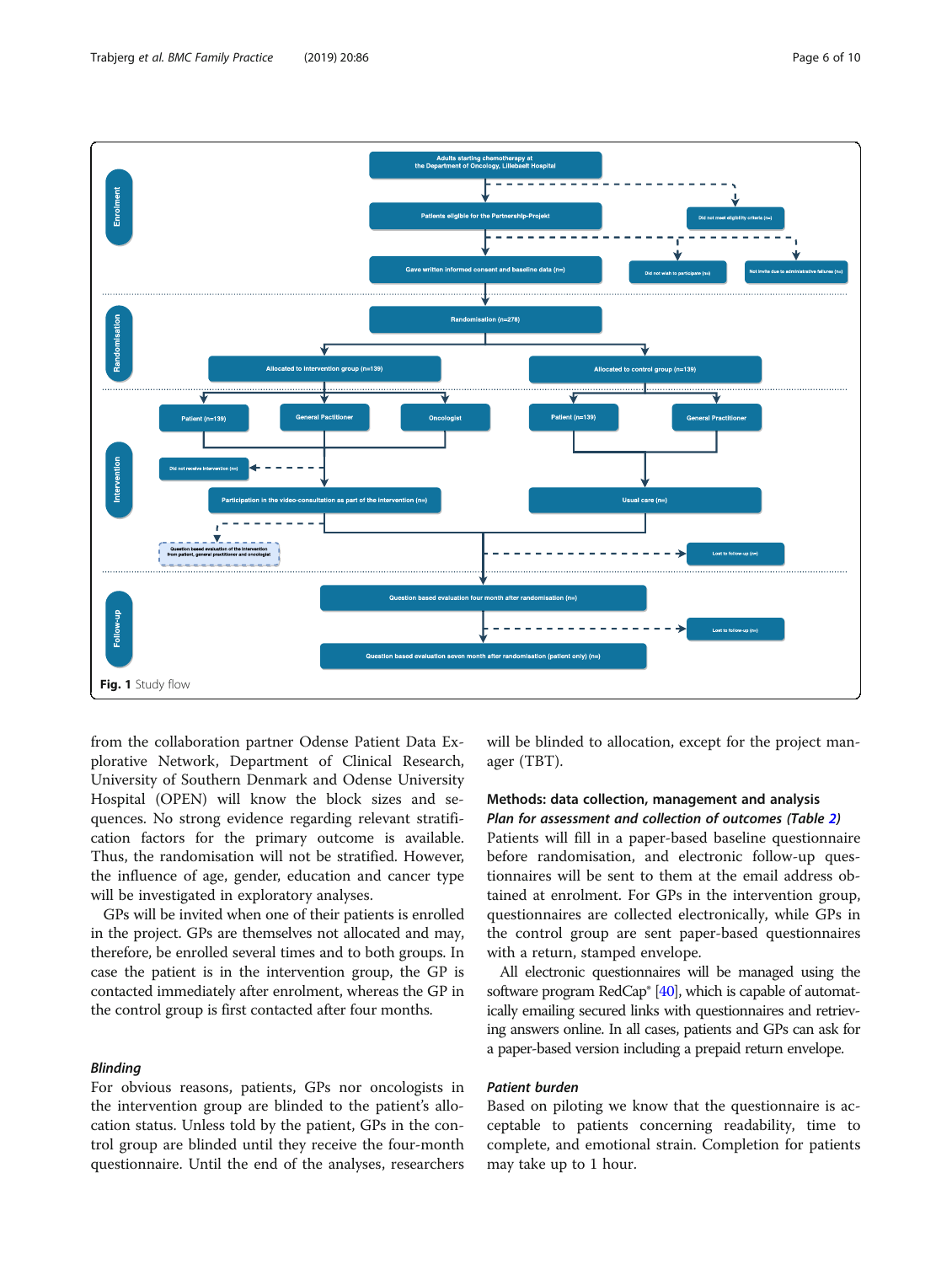#### Retention to follow-up

For each iteration of the surveys, RedCap® [[40](#page-10-0)] will automatically email reminders for the follow-up questionnaires twice with 2 weeks intervals. By postal service, a third and last reminder is sent with a prepaid return envelope.

#### Language

All study material and questionnaires are in Danish. The capability of reading Danish is an eligibility criterion, and all working physicians can speak and read Danish.

#### Plan for data if a participant discontinues

All data will be analysed following the intention-to-treat principles [[41\]](#page-10-0), including cases where the GP declines to participate, and no intervention takes place. In case of patient withdrawal of consent, death or relocation, cases will be withdrawal.

#### Data management

Data entry Data from the electronic questionnaires are entered RedCap® [[40\]](#page-10-0) automatically while paper-based data are entered twice by a secretary at the Research Unit of General Practice using double data entry.

Data security and storage By Danish law baseline questionnaires in paper form are stored in secured lockers at the Research Unit of General Practice, and all data retrieved by RedCap® [\[40](#page-10-0)] are stored at a secured server housed by OPEN.

#### Statistical methods

For the between-group comparison of the primary outcome, we will use a standard T-test for the mean difference between two independent means. As a supplementary analysis, we will apply the Mann-Whitney test instead.

Secondary outcomes will be handled similarly, and always according to available manuals. Dichotomous data will be analysed using Fisher's exact tests and to correct for the multiple comparisons we will apply the Bonferroni correction.

Missing data will be analysed using two strategies complete-case analysis with only patients with nonmissing scores and an imputation approach following the respective manuals. Before imputation, we will investigate if the data are missing randomly or not. Missing data of the EORTC QLQ C-30 and EORTC QLQ INFO-25 will be handled as described in the manual [[42\]](#page-10-0).

#### Methods: monitoring

#### **Monitoring**

During the trial, there will be no monitoring of data by researchers or its sponsors, except when sending out reminders. No interim analysis is planned.

#### Harms and description of auditing if any

No harm to patients or other study participants is expected. Unexpected harmful, uncomfortable or abrasive experiences can be communicated verbally or in writing to the project group as stated in the information material given at study inclusion.

#### Methods: patient and public involvement

The project idea was conceived in a working group called "Doctors' Partnership" at the Lillebaelt Hospital, Vejle, Denmark. Representatives from the Patient and Relatives Council at the Hospital participated in the working group. Furthermore, the council have proofread the information material and questionnaires for the study. In the pilot study, the burden of the intervention and questionnaires was assessed by patients and were found acceptable. There are no plans to involve patients in recruitment and conduct of the study, besides in the development phase and interpretation of the results.

We are planning to host a workshop with the Patient and Relatives Council to discuss the results from the study and its implications for cancer patients. Final results will be available for patients and the public at the project website, as stated in the information material.

#### Ethics and dissemination

#### Permissions and registrations

The Regional Ethics Committee on Biomedical Research in Denmark (S-20142000-138) and the Danish Data Protection Agency (2014-41-3534) have approved the study. Collection of data will be handled according to national law restrictions. The study is indexed at [https://www.clini](https://www.clinicaltrials.gov)[caltrials.gov](https://www.clinicaltrials.gov) (NCT02716168), registered 03 March 2016.

#### Plan for communication important protocol modifications

Modification to the protocol will be announced in Danish at the project website <http://www.sdu.dk/psp> and in English at <https://www.clinicaltrials.gov>.

#### Who will obtain informed consent?

The outpatient clinic nurses at the Oncological Department will obtain informed consent from patients. The consents forms are stored at the Department of Oncology, clinical research unit.

The project nurse responsible for GP participation will obtain oral consent from GPs in the intervention group.

GPs in the control group will be informed about the study at the four-month questionnaire but are not requested to return a consent form.

#### **Confidentiality**

Assessment and information about potential participants are kept in the hospitals electronic patient record. At the eligibility assessment before inclusion, only the physician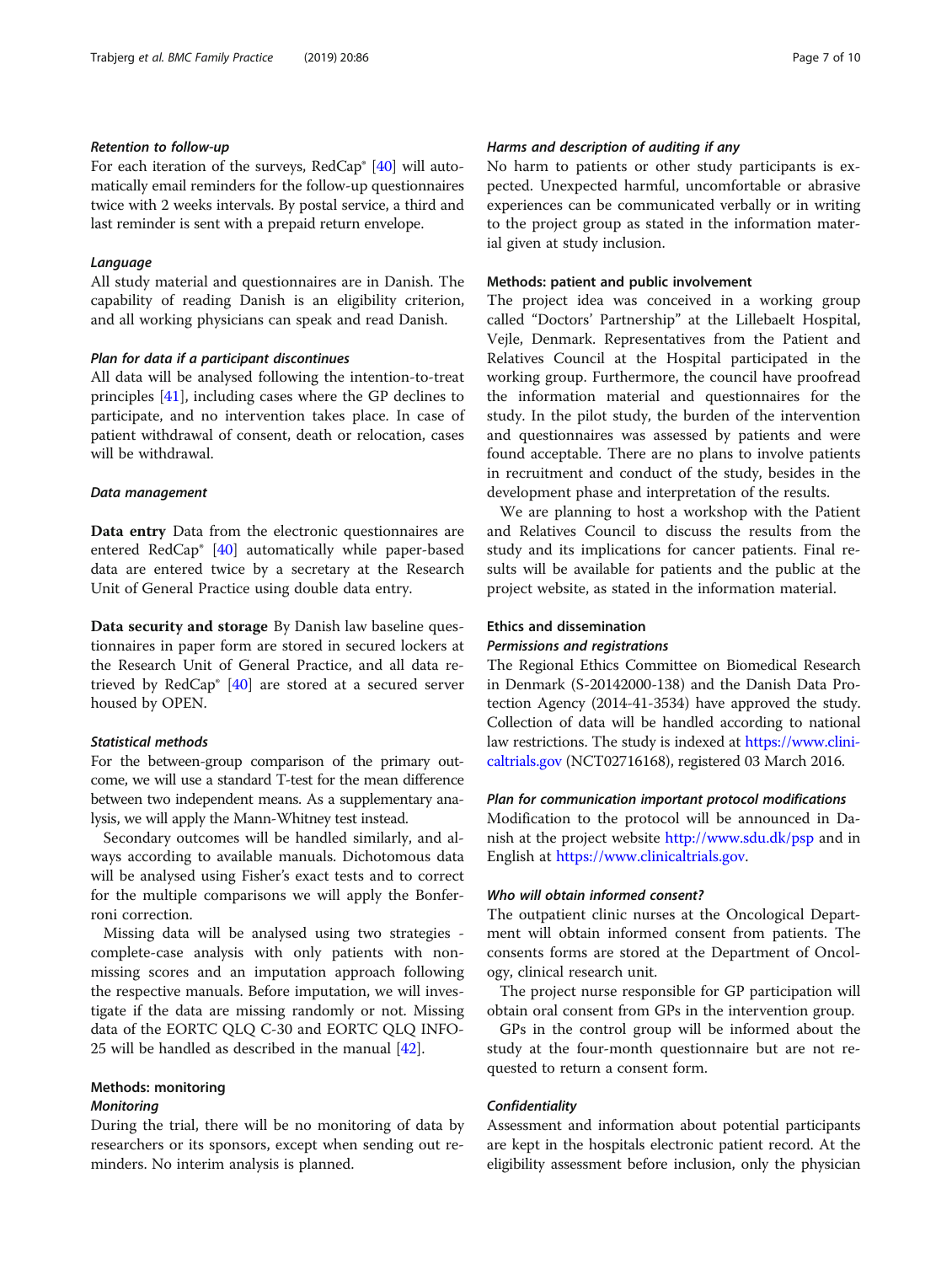<span id="page-8-0"></span>responsible for the treatment and the nurse manager at the department has access to the electronic patient record. After informed consent from the patient, the project manager (TBT) has access to the electronic patient record.

#### Access to data

Data access is restricted to the research group including the statistician.

The project nurses do not have access to obtain data from the project database in RedCap® [\[40\]](#page-10-0). They can only view data in connection with enrolment and view data necessary for project management. All spreadsheets in RedCap® [[40\]](#page-10-0) are logged. At the end of the analytical phase of the study, all electronic data will be transferred to the Danish National Archives.

#### Provisions

GPs in the interventions group will receive a fee for the video consultations, which will be 48 or 97 Euros for up to 30 min and above 30 min, respectively. GPs will receive 18 euros for filling in a questionnaire at 4 months.

Patients and oncologist will not receive any reimbursement.

#### Dissemination policy

Trial results will be published in peer-reviewed journals, discussed at national and international conferences and communicated for the public at the project website [http://www.sdu.dk/psp.](http://www.sdu.dk/psp)

#### Ethical considerations about the trial

Data security when conducting video-consultation is essential. Patients show a high degree of trust in regards to data security because they trust the healthcare staff using the technology. Therefore, a high level of data security is needed, and all video-consultations are held on the Region of Southern Denmark secure videoconference servers with the use of virtual meeting rooms. The servers offer a highly secure connecting with no third party data processing. The meeting room can only be access by the participating parties.

Before the video-consultation patient might have spoken about confidential matters, which they have not discussed with all healthcare providers, e.g. alcohol consumption or smoking, this could place the patient in a dilemma. Therefore, the intervention-guide for oncologist and GPs include a note about this.

### **Discussion**

Video-based consultation that brings the cancer patient, the GP and the oncologist together in the early phase of treatment may facilitate a sense of partnership that is powerful enough to improve the patient's perception of intersectoral cooperation, continuity of cancer care and

health-related quality of life. Beyond the RCT design, we intend to examine the consultations qualitative with a focus on the structure, content and benefits from this shared consultation. The method and description of this analysis are beyond the scope of this paper.

Based on our pilot study we believe that the study is feasible and intent to test the intervention in a pragmatic randomised controlled trial.

#### Study limitations

A possible limitation of the study is the IIRS and CCCQ questionnaires. They were translated from English to Danish for this study. Although the translation was based on the guidelines for the process of cross-cultural adaptation of self-report measures proposed by Beaton et al. [[39\]](#page-10-0) they have not been validated in a Danish setting before study start. However, all other outcome measures have been validated and used before in a Danish mixed cancer-setting.

GPs can have patients in both groups leading to the possibility of a spillover effect. However, we anticipated this to be of minor significance since there are more than 500 GPs in the Region where recruitment is planned and the mean number of incident cancer patients per year per GP is eight. Therefore, most of the participating GPs would only have one patient enrolled in the study. Finally, the use of video-consultations is relatively new to most GPs in Denmark especially in regards to patient communication. Therefore, logistical concerns and technological barriers could be a limitation of the study.

## Additional files

[Additional file 1:](https://doi.org/10.1186/s12875-019-0978-8) SPIRIT-PRO-Checklist. (DOCX 159 kb)

[Additional file 2:](https://doi.org/10.1186/s12875-019-0978-8) English translation of the questionnaire containing the primary outcome "global assessment of inter-sectorial cooperation" in Word format. (DOCX 28 kb)

#### Abbreviations

CCCQ: Cancer Care Coordination Questionnaire; DSM-IV: Diagnostic and Statistical Manual of Mental Disorders, Fifth Edition; EORCT – QLQ C 30: European Organization for Research and Treatment Quality of Life Questionnaire C-30; EORCT INFO 25: European Organization for Research and Treatment Information Questionnaire 25; GAD-7: The Generalised Anxiety Disorder seven scale; GP: General practitioner; IIRS: Illness Intrusiveness Rating Scale; OPEN: Odense Patient Data Explorative Network, Department of Clinical Research, University of Southern Denmark and Odense University Hospital; PHQ-9: The Patient Health Questionnaire nine scale; RCT: Randomised controlled trial; SPIRIT-PRO: Standard Protocol Items: Recommendations for Interventional Trials – Patient-Reported Outcomes

#### Acknowledgements

The authors would like to thank the working group "Doctors Partnership" at Lillebaelt Hospital, Denmark for their participation in the conceiving of the Partnership Intervention. Besides the authors' the group consist of an oncologist, radiologist, general practitioners and members from the executive board at the Hospital.

The authors thank statistician Sonja Wehberg for assisting with the sample size calculations and statistical help for the study. The authors are grateful for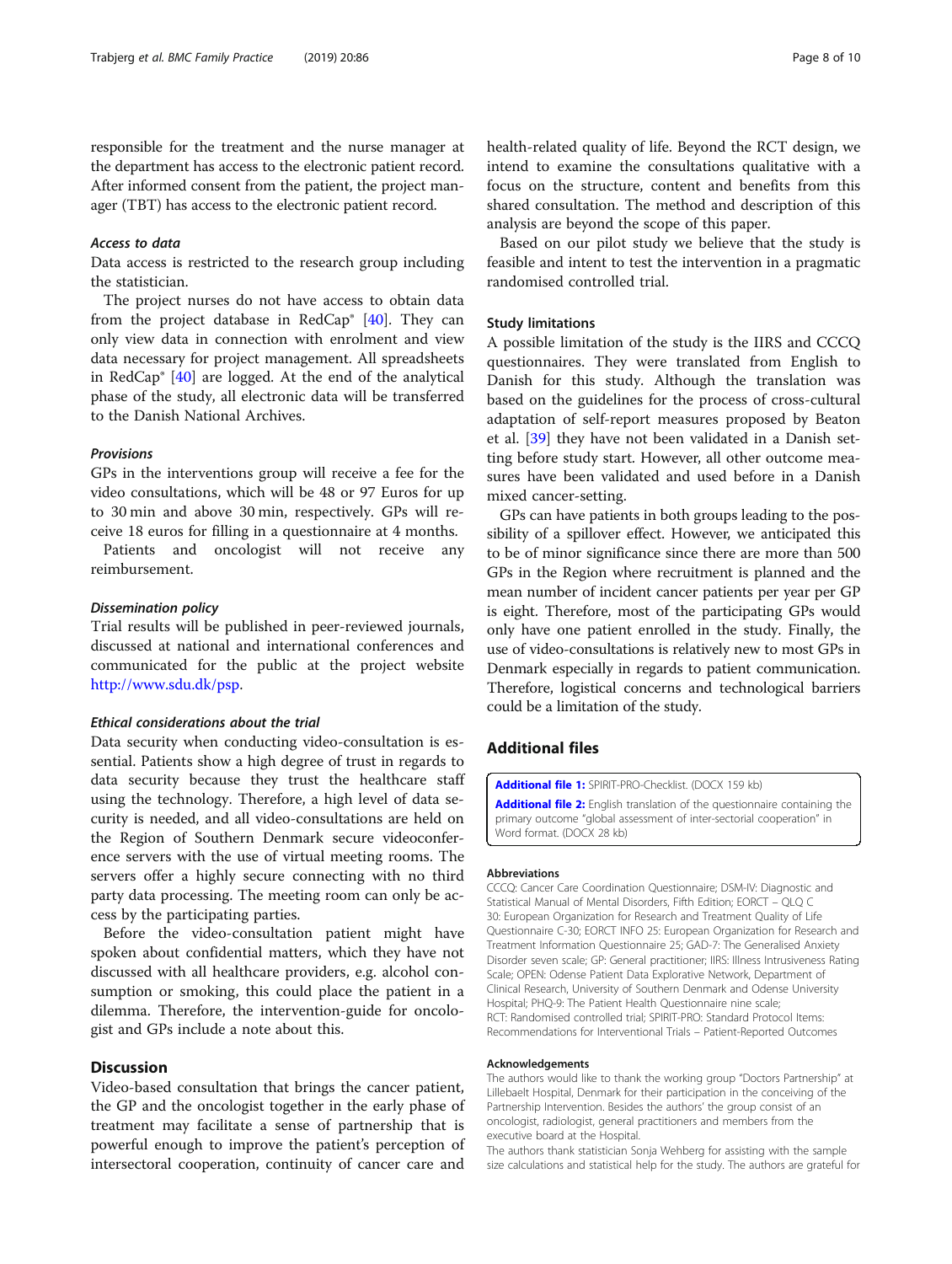<span id="page-9-0"></span>the Department of Oncology, Lillebaelt Hospital and general practitioners in the Region of Southern Denmark willingness to participate in the study. The authors thank OPEN, Odense Patient data Explorative Network, Odense University Hospital, Odense, Denmark for their help with setting-up RedCap and hosting the servers for data collection.

Moreover, the authors thank the Patient and Relatives Council at Lillebaelt Hospital, Vejle, Denmark for their priceless participation in the development of the interventions and design of the study.

#### Authors' contributions

TBT, LHJ, JS, JJS and DGH coordinated the design of the study, choice of outcomes and contributed to the writing of the manuscript with TBT and DGH as the leading writers. TBT, LHJ JJS, JS and DGH contributed to the funding awards. TBT and LHJ will be the main contributors to the recruitment and data collection for the study, and TBT and DGH will be the primary writers for the papers concerning the results. All the authors read the final version of this manuscript and agree upon submission.

#### Funding

This work was supported and peer-reviewed by The Danish Cancer Society, Region of Southern Denmark and the University of Southern Denmark during fund raising. The sponsors are neither involved in the planning, design nor carrying out of the study.

#### Availability of data and materials

Not applicable.

#### Ethics approval and consent to participate

The Regional Ethics Committee on Biomedical Research in Denmark (S-20142000-138) and the Danish Data Protection Agency (2014-41-3534) have peer-reviewed and approved the study. Furthermore, the study protocol has been peer-reviewed as part of the enrolment procedure to the PhD School at the University of Southern Denmark.

For the RCT, the outpatient clinic nurses at the Oncological Department, Vejle Hospital, Denmark will obtain informed consent from patients. The consent forms are stored at the Clinical Research Unit, Department of Oncology, Vejle Hospital.

The unit of randomisation is the patient. Therefore, consent from GPs is by Danish law not required and in line with The Regional Ethics Committee on Biomedical Research instructions. However, we decided to obtain oral consent from GPs when patients are allocated to the intervention group out of courtesy to the GPs. Thereby, showing consideration to their workload. Furthermore, before study start, we sent out written information about the trial to all GPs in the Region of Southern Denmark. If a GP declined to participate their patients will not be invited for the study.

GPs of patients in the control group were not contacted thus not informed about their patients' decision to participate in the study before being asked to answer a questionnaire four months after inclusion of the patient. This procedure is in line with The Regional Ethics Committee on Biomedical Research in Denmark and Danish law.

#### Consent for publication

Not applicable. This manuscript does not contain individual person's data.

#### Competing interests

The authors declare that they have no competing interests.

#### Author details

<sup>1</sup>National Research Center of Cancer Rehabilitation, Research Unit of General Practice, University of Southern Denmark, J.B. Winsloews Vej 9A, 5000 Odense C, Denmark. <sup>2</sup>Department of Oncology, Lillebaelt Hospital, Vejle, Denmark. <sup>3</sup>Department of Family Medicine, Faculty of Health Sciences, University of Manitoba, Manitoba, Canada. <sup>4</sup>Danish Colorectal Cancer Center South, Center of Clinical Excellence, Vejle Hospital, Institute of Regional Health Research, University of Southern Denmark, Odense, Denmark.

#### Received: 11 April 2019 Accepted: 12 June 2019 Published online: 25 June 2019

#### References

- 1. Allemani C, Matsuda T, Di Carlo V, Harewood R, Matz M, Niksic M, Bonaventure A, Valkov M, Johnson CJ, Esteve J, et al. Global surveillance of trends in cancer survival 2000-14 (CONCORD-3): analysis of individual records for 37 513 025 patients diagnosed with one of 18 cancers from 322 population-based registries in 71 countries. Lancet. 2018;391(10125):1023–75.
- 2. Mikkelsen T, Sondergaard J, Sokolowski I, Jensen A, Olesen F. Cancer survivors' rehabilitation needs in a primary health care context. Fam Pract. 2009;26(3):221–30.
- 3. Hansen DG, Larsen PV, Holm LV, Rottmann N, Bergholdt SH, Sondergaard J. Association between unmet needs and quality of life of cancer patients: a population-based study. Acta Oncol. 2013;52(2):391–9.
- 4. Sisler JJ, Taylor-Brown J, Nugent Z, Bell D, Khawaja M, Czaykowski P, Wirtzfeld D, Park J, Ahmed S. Continuity of care of colorectal cancer survivors at the end of treatment: the oncology-primary care interface. J Cancer Surviv. 2012;6(4):468–75.
- 5. Sanjida S, McPhail SM, Shaw J, Couper J, Kissane D, Price MA, Janda M. Are psychological interventions effective on anxiety in cancer patients? A systematic review and meta-analyses. Psycho-oncology. 2018.
- 6. Nielsen BK, Mehlsen M, Jensen AB, Zachariae R. Cancer-related self-efficacy following a consultation with an oncologist. Psycho-oncology. 2013;22(9): 2095–101.
- 7. Grunfeld E. Cancer survivorship: a challenge for primary care physicians. Br J Gen Pract. 2005;55(519):741–2.
- 8. McWilliam CL, Brown JB, Stewart M. Breast cancer patients' experiences of patient-doctor communication: a working relationship. Patient Educ Couns. 2000;39(2–3):191–204.
- 9. King M, Jones L, Richardson A, Murad S, Irving A, Aslett H, Ramsay A, Coelho H, Andreou P, Tookman A, et al. The relationship between patients' experiences of continuity of cancer care and health outcomes: a mixed methods study. Br J Cancer. 2008;98(3):529–36.
- 10. Rubin G, Berendsen A, Crawford SM, Dommett R, Earle C, Emery J, Fahey T, Grassi L, Grunfeld E, Gupta S, et al. The expanding role of primary care in cancer control. The lancet oncology. 2015;16(12):1231–72.
- 11. Lawrence RA, McLoone JK, Wakefield CE, Cohn RJ. Primary care Physicians' perspectives of their role in Cancer care: a systematic review. J Gen Intern Med. 2016;31(10):1222–36.
- 12. Bergholdt SH, Hansen DG, Larsen PV, Kragstrup J, Sondergaard J. A randomised controlled trial to improve the role of the general practitioner in cancer rehabilitation: effect on patients' satisfaction with their general practitioners. BMJ Open. 2013;3(7).
- 13. Nielsen JD, Palshof T, Mainz J, Jensen AB, Olesen F. Randomised controlled trial of a shared care programme for newly referred cancer patients: bridging the gap between general practice and hospital. Qual Saf Health Care. 2003;12(4):263–72.
- 14. Wulff CN, Vedsted P, Sondergaard J. A randomised controlled trial of hospital-based case management to improve colorectal cancer patients' health-related quality of life and evaluations of care. BMJ Open. 2012;2(6).
- 15. Williams S, Weinman J, Dale J. Doctor-patient communication and patient satisfaction: a review. Fam Pract. 1998;15(5):480–92.
- 16. Schmidt KL, Gentry A, Monin JK, Courtney KL. Demonstration of facial communication of emotion through telehospice videophone contact. Telemed J E Health. 2011;17(5):399–401.
- 17. Sabesan S, Allen D, Caldwell P, Loh PK, Mozer R, Komesaroff PA, Talman P, Williams M, Shaheen N, Grabinski O, et al. Practical aspects of telehealth: doctorpatient relationship and communication. Intern Med J. 2014;44(1):101–3.
- 18. Sabesan S, Allen DT, Caldwell P, Loh PK, Mozer R, Komesaroff PA, Talman P, Williams M, Shaheen N, Grabinski O, et al. Practical aspects of telehealth: establishing telehealth in an institution. Intern Med J. 2014;44(2):202–5.
- 19. Sabesan S, Allen D, Loh PK, Caldwell P, Mozer R, Komesaroff PA, Talman P, Williams M, Shaheen N. Royal Australasian College of Physicians telehealth working G: practical aspects of telehealth: are my patients suited to telehealth? Intern Med J. 2013;43(5):581–4.
- 20. Loh PK, Sabesan S, Allen D, Caldwell P, Mozer R, Komesaroff PA, Talman P, Williams M, Shaheen N, Grabinski O, et al. Practical aspects of telehealth: financial considerations. Intern Med J. 2013;43(7):829–34.
- 21. Kitamura C, Zurawel-Balaura L, Wong RK. How effective is video consultation in clinical oncology? A systematic review. Curr Oncol. 2010;17(3):17–27.